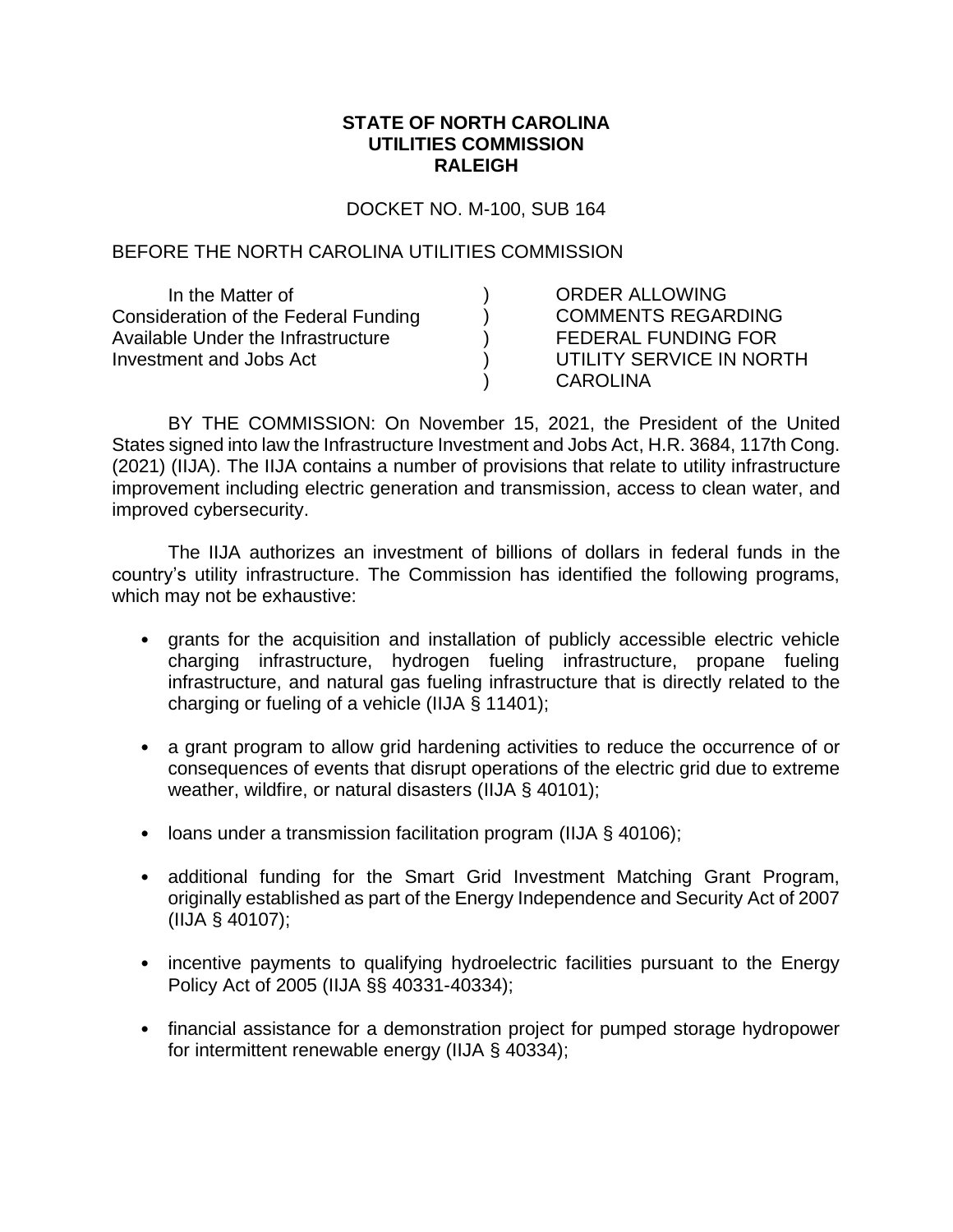- additional funding for various demonstration and pilot projects, such as energy storage demonstration projects, advanced nuclear reactor demonstration projects, and hydropower projects (Title X of the IIJA);
- grants to connect lower income individuals to public water systems (IIJA § 50104); and
- grants to public water systems to increase resilience and reduce cybersecurity vulnerabilities (IIJA § 50107).

Moreover, the IIJA creates a program of federal financial assistance to States, to be used in coordination and collaboration with electric sector owners and operators, in order to demonstrate innovative approaches to transmission, storage, and distribution infrastructure to harden and enhance resilience and reliability and to demonstrate new approaches to enhance regional grid resilience. (IIJA § 40103(b)).

The Commission draws the preliminary conclusion that it is in the public interest for the public utilities of this State to fully and carefully consider taking advantage of these available federal grants and loans, in order to promote adequate, reliable, and economical utility service to the citizens and residents of the State.

The Commission finds good cause to allow interested parties to file written comments regarding this preliminary conclusion, and regarding the following facts and considerations:

- a. The identification of all federal programs under the IIJA that are available to North Carolina public utilities to assist them in meeting their obligations under the North Carolina General Statutes and the Rules of the Commission;
- b. The identification of actions that are reasonable and appropriate for North Carolina's public utilities to take to access those funds;
- c. The identification of the entities, public or private, with which North Carolina public utilities should coordinate in order to access available federal funds;
- d. The identification of the processes that have been either established or contemplated by other agencies of the State;
- e. The identification of actions that may be appropriate for this Commission to consider taking in order to facilitate appropriate receipt and deployment of available federal funding within the State.

IT IS, THEREFORE, ORDERED as follows:

1. That Duke Energy Progress, LLC; Duke Energy Carolinas, LLC; Virginia Electric and Power Company d/b/a Dominion Energy North Carolina; Piedmont Natural